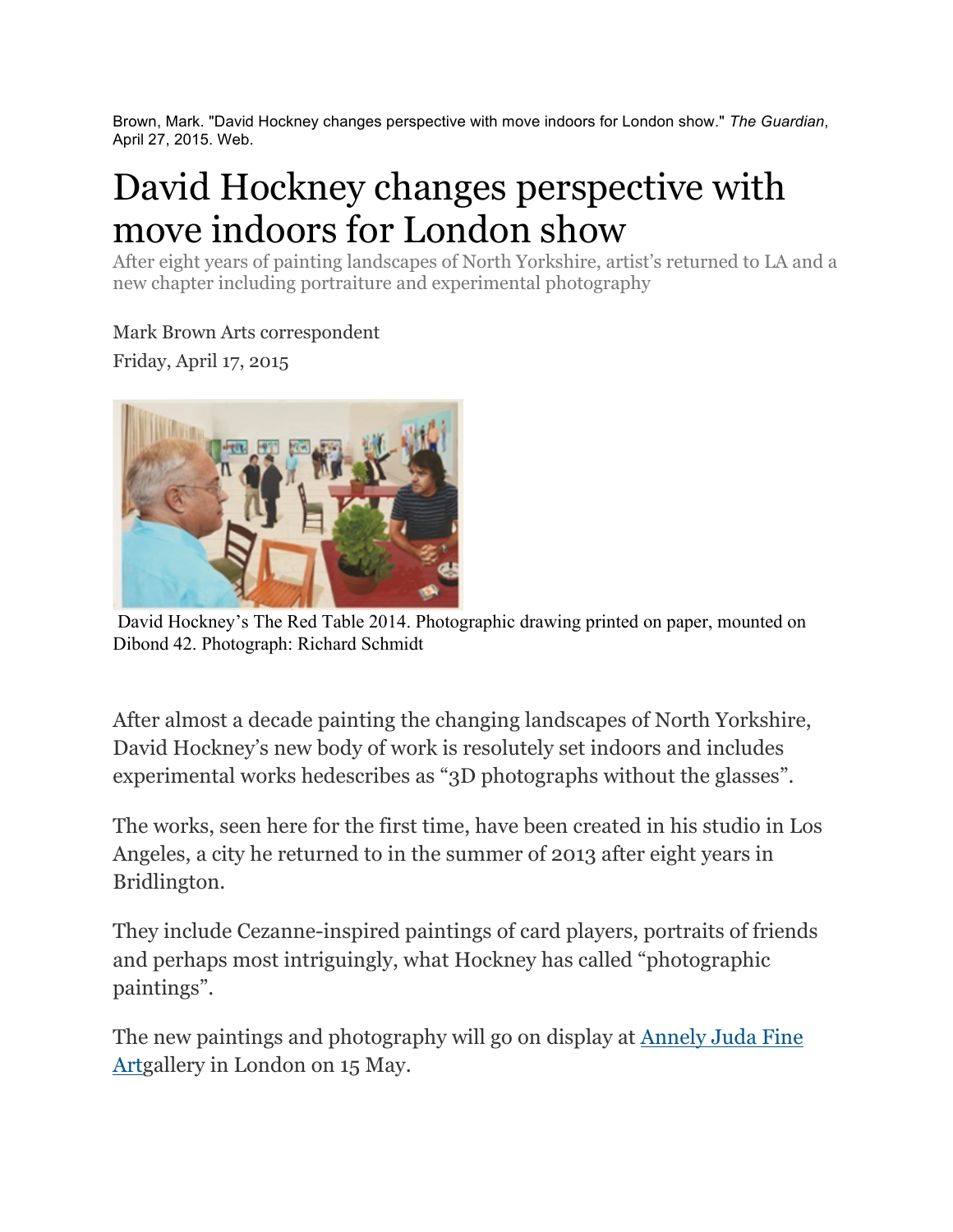"He is on an absolute roll at the moment, he works like crazy," said Hockney'sLondon gallerist David Juda. "I was in Los Angeles for nine days and in that time he did two portraits."

The photographic works are created digitally with Hockney taking hundreds of up-close photographs of heads, jackets, shirts, shoes, walls, tables and so on and then putting them together like a collage or jigsaw puzzle.

They all stem from his ongoing interest in perspective. "Ordinary photography is too flat," the artist told the Guardian. "If you look, the eye is always moving. If it isn't, your dead. This means there are hundreds of vanishing points not just one."



Perspective Should Be Reversed 2014 by David Hockney. Photographic drawing printed on paper. mounted on Dibond 42. Photograph: Richard Schmidt

Hockney, who was in China this week so missed a lunch at Buckingham Palace for the 23 Order of Merit holders, said he was excited by his new photographs. "The bottom line is, they seem far more real."

His new photographs are constructed slowly in a process similar to drawing. "Each photograph has a vanishing point," he esays in the show's catalogue. "So instead of just one, I get many vanishing points. It is this that I think gives them an almost 3D effect without the glasses. I think this opens up photography into something new."

While some might say digital photography and the ease of Photoshopping takes us further from the truth, Hockney sees nothing but opportunities.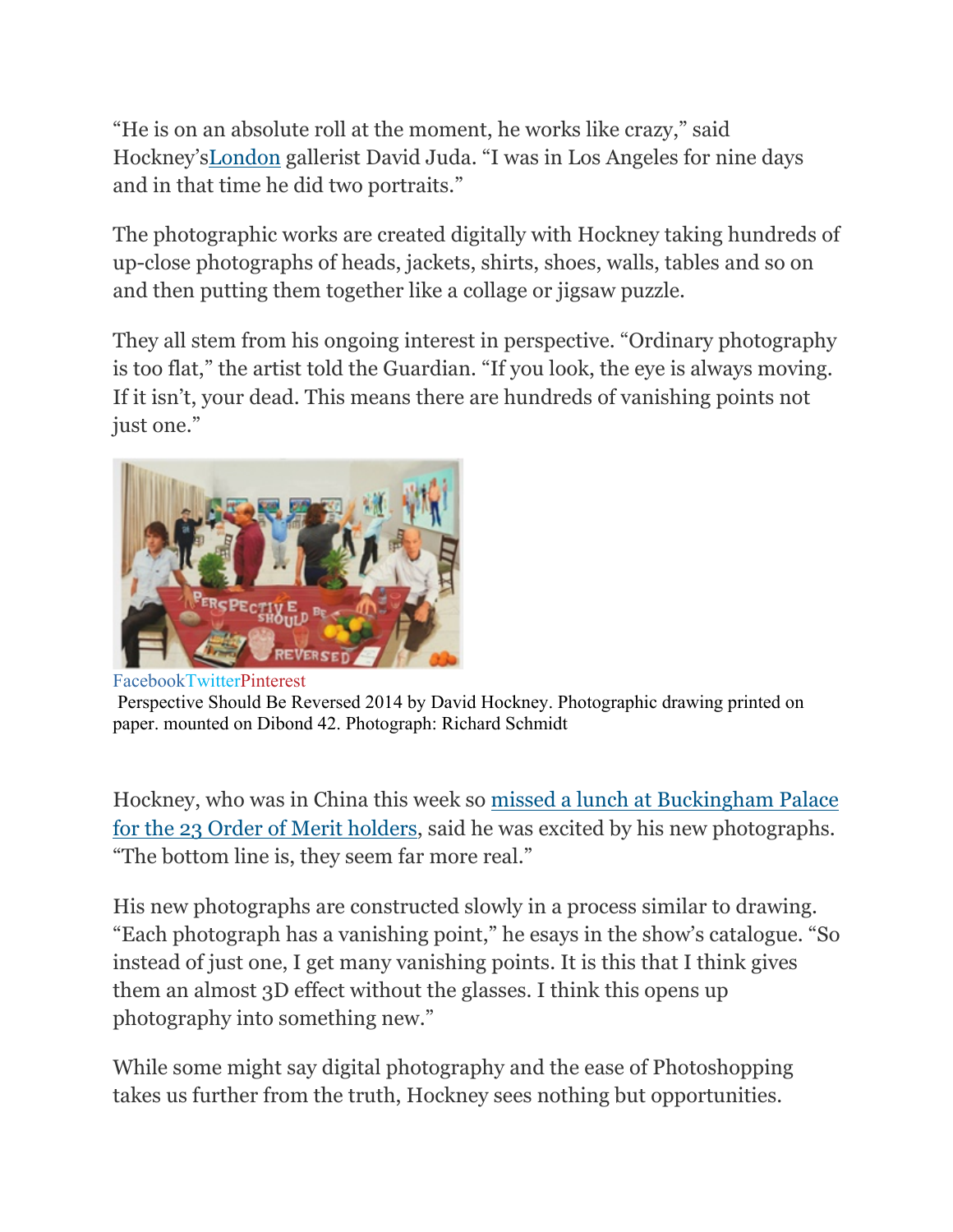"If you really think about it, the single photograph cannot be seen as the ultimate realist picture. Well not now," he said. "Digital photography can free us from a chemically imposed perspective that has lasted for 180 years."

Juda said Hockney was creating a perspective which was closer to what the human eye sees. "We don't look like a camera looks … David is putting into a photograph, a painting. It is a completely new way of painting in photography."



FacebookTwitterPinterest The Group V, 6-11 May 2014 by David Hockney. Acrylic on canvas. Photograph: Richard Schmidt

In an interview with the Los Angeles Times last month, which was headlined "Back Home", Hockney said he was having his most productive period in two decades.

A big reason, he said, was a trip to New York last autumn where he took in Picasso shows, the Met's major Cubism show and the Matisse Cut-outs at the Museum of Modern Art, an exhibition which was Tate Modern's most successful when it was in London.

"I came back absolutely thrilled with what I saw," he said. "We came back on a Sunday, and on Monday morning I was painting away. I realised Picasso worked every day. That's what you must do."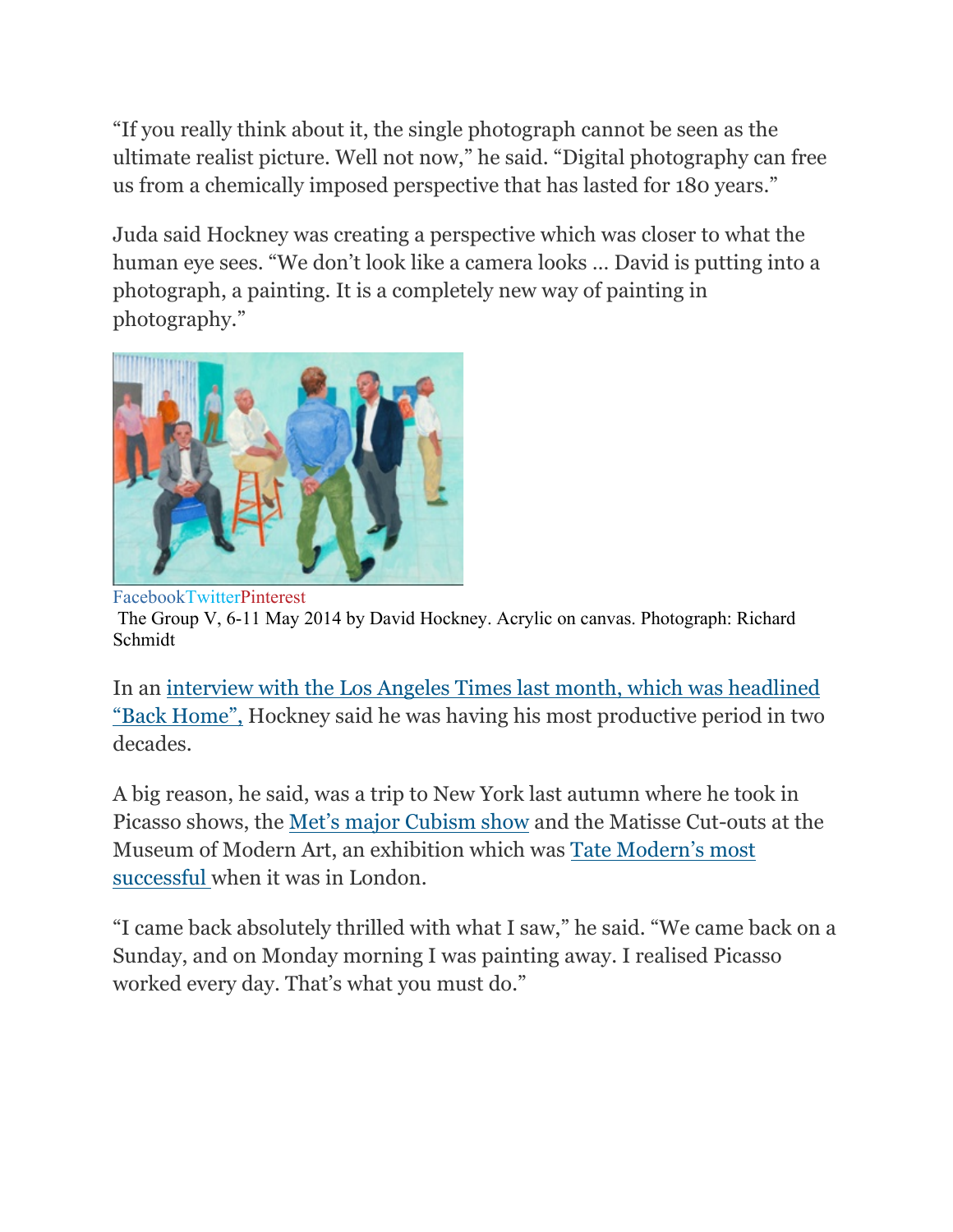

FacebookTwitterPinterest David Hockney pictured at his Royal Academy show A Bigger Picture in 2012. Photograph: Stephen Simpson/REX

Hockney spent eight productive years in Bridlington, culminating in the blockbuster Royal Academy A Bigger Picture exhibition in 2012, but he is clearly more than happy to be back in LA.

He left the UK in the summer of 2013, following the death of studio assistant Dominic Elliott in March. An inquest found Elliott died after drinking drain cleaner at the end of a drink and drugs binge.

The years before Hockney had a stroke and a beautiful tree which featured in many of the works was felled and then sprayed in red graffiti. "It is something that has made me depressed," he said at the time. "It was just a spite. There are loads of very mean things here now in Britain."



FacebookTwitterPinterest Studio Interior #2 2014 by David Hockney. Acrylic on canvas. Photograph: Richard Schmidt

Perhaps another clue was given to the motivation behind his current studiobased work when he said: "I hardly go out now because I'm too deaf. Most of